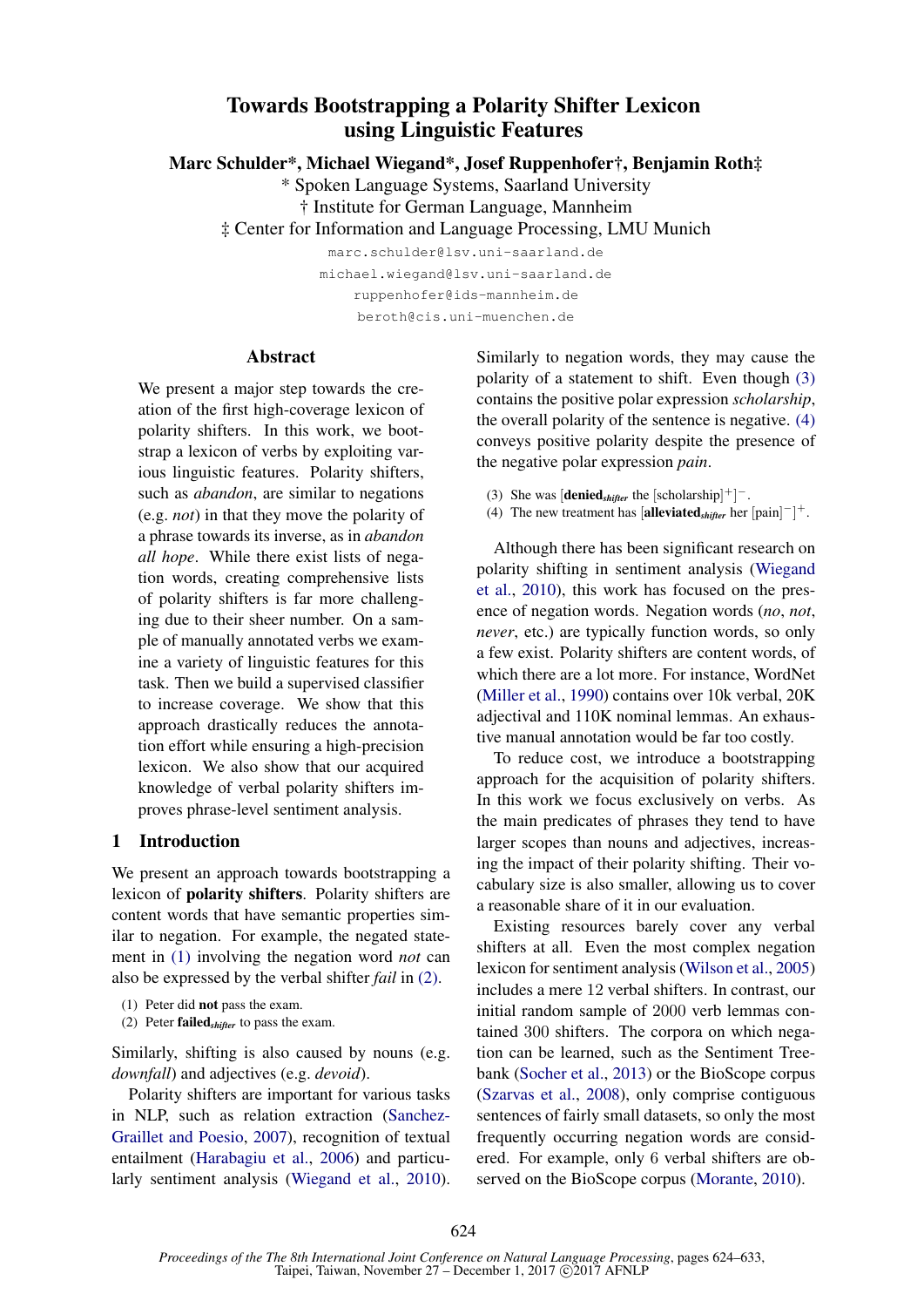In this work, we address this knowledge gap by bootstrapping a lexicon of polarity shifters. On a sample of manually annotated verbs extracted from WordNet, we first examine a variety of linguistic features for this task. Then we build a supervised classifier to classify the remaining Word-Net verbs. Thus we can drastically cut down on the number of verbs to be annotated manually.

Our contributions are as follows:

- (i) we present the first high-coverage lexicon of verbal polarity shifters, going substantially beyond what can be extracted from existing phrase-level corpus annotations;
- (ii) we develop methods for high-precision recognition of polarity shifters;
- (iii) in addition to using resource-based generic features, we show that we can boost performance with novel task-specific features, many of which are derived from corpora; and
- (iv) we show that compositional classification based on recognition of polarity shifters significantly outperforms polarity classifiers that lack explicit knowledge of verbal shifters.

The main focus of this paper is to find ways to automatically *extract* verbal shifters. The question of their respective scope is part of future research.<sup>1</sup> While our work focuses on English, the concepts applied are not language-specific. We have made all data that were manually labeled as part of this research publicly available.<sup>2</sup>

## 2 Data

To obtain a gold standard for verbal shifters, an expert annotator labeled a random sample of 2000 verbs taken from WordNet 3.1 *(see footnote 2)*. To measure interannotator agreement, 200 of these were annotated again by one of the authors. The achieved  $\kappa = 0.66$  indicates substantial agreement (Landis and Koch, 1977).

Due to the lack of robust word-sense disambiguation, our annotation is on the lemma level. We follow a simple **binary classification**: each verb either can cause polarities to shift or not. In order to qualify as a shifter, the verb must allow polar expressions as dependents and the polarity of the proposition that embeds both the verb and

|            | Frea | Perc  |
|------------|------|-------|
| shifter    | 304  | 15.20 |
| no shifter | 1696 | 84.80 |

Table 1: Distribution of verbal shifters in annotated sample of WordNet 3.1.

|            | Polar Verbs    Positive V.   Negative V. |      |                  |             |  |
|------------|------------------------------------------|------|------------------|-------------|--|
|            | Frea                                     | Perc | <b>Freq Perc</b> | Frea Perc   |  |
| shifter    | 53                                       | 18.8 | 5.5              | 25.9<br>49  |  |
| no shifter | 229                                      | 812  | 69 94.5          | 140<br>74.1 |  |

Table 2: Distribution of verbal shifters in the *Subjectivity Lexicon* (Wilson et al., 2005).

polar expression must move towards a polarity that is opposite of the polar expression.

Table 1 shows the distribution of shifters among the set of verbs. At approximately 15%, shifters represent a large enough proportion of verbs to be considered for automatic extraction. Table 2 shows the distribution of shifters among polar verbs. (Polar expressions are identified with the help of the *Subjectivity Lexicon* (Wilson et al., 2005).) While a large number of shifters are themselves negative polar expressions, not all are.

## 3 Task-Specific Features

In the following we present task-specific features for both verbal shifters  $(\S 3.1)$  and their counterpart, anti-shifters (§3.2). Each feature creates a verb ranking, indicating how likely each verb is to be considered a verbal (anti-)shifter.

Most of our features are corpus-based. As a corpus we use *Amazon Product Review Data* (Jindal and Liu, 2008), comprising over 5.8 million reviews. We chose this dataset for its size and its sentiment-related content. Some features also require knowledge of opinion words and their respective polarity. Such knowledge is obtained from the *Subjectivity Lexicon*. Whenever we use syntactic information (e.g. dependency relations), we obtain it from the Stanford Parser (Chen and Manning, 2014).

## 3.1 Features for Shifter Detection

As baseline features, we consider all verbs ranked by their frequency in our text corpus (FREQ), as well as all negative polar expressions $3$  ranked by frequency (NEGATIVE).

<sup>&</sup>lt;sup>1</sup>We assume that the scope of a verbal shifter is the set of its dependents (typically its subject or objects).

<sup>2</sup>https://github.com/marcschulder/ ijcnlp2017

<sup>&</sup>lt;sup>3</sup>We consider negative polar expressions since the proportion of shifters is greatest among these expressions (Table 2).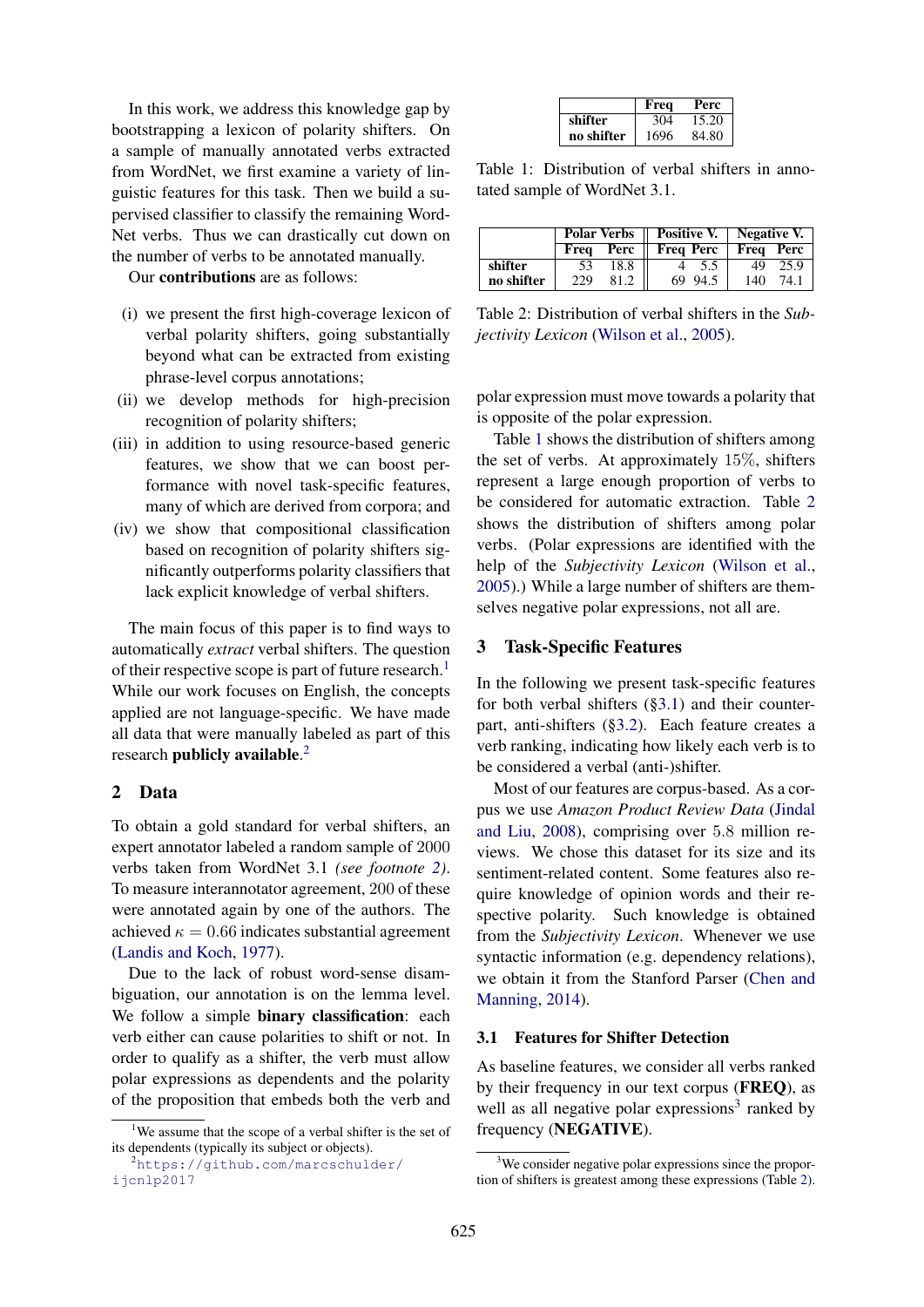EffectWordNet (EFFECT): This feature uses the idea that events may have beneficial or harmful *effects* on their objects. Wiebe and colleagues (Deng et al., 2013; Choi et al., 2014; Choi and Wiebe, 2014) introduced this idea in the context of annotation and lexical acquisition work for opinion inference.<sup>4</sup> For example, in  $(5)$  the combined facts that *fall* has a negative effect (henceforth referred to as *–effect*) on its theme (i.e. *Chavez*) and that people are happy about Chavez' fall suggest that people have a negative attitude towards Chavez. As  $(5)$  shows, verbs with a –effect, such as *fall*, often coincide with verbal shifters. However, –effect words do not necessarily shift polarity. For instance, while *abuse* has a –effect, it does not shift, as shown by the fact that the verb phrase remains negative in (6).

- (5) I think people are happy because  $[[\text{Chavez}]^-$  has  $\textrm{fallen}_{-\textrm{effect}}]^{+}.$
- (6) We don't want the public getting the idea that we [abuse−*effect* our [prisoners]−] −.

While –effect and shifting are not equivalent, their large overlap warrants investigating. We use the related EffectWordNet resource (Choi and Wiebe, 2014), which provides effect labels for synsets. To generalize to lemmas, we label a word as –effect if at least one of its synsets has a –effect and none have a +effect. Analogous to negative polar expressions, we take all –effect words and sort them by word frequency (−EFFECT).

Distributional Similarity (SIM): As our aim is to identify verbs whose semantics resembles that of negation words, a straightforward method is to extract verbs that are distributionally similar to negation words. Using Word2Vec (Mikolov et al., 2013), we compute word embeddings for our text corpus.<sup>5</sup> All verbs are ranked by their cosine similarity to a given negation word. The highest ranking verbs are considered verbal shifters. As negation words we consider the intersection of two negation word lists: the *negation* category in the valence shifter lexicon by Wilson et al. (2005) and the negation signals from Morante and Daelemans (2009). The negation words are *neither*, *never*, *no*, *none*, *nor*, *not* and *without*.

Polarity Clash (CLASH): Some of our previous examples (e.g. (3)) suggest that shifting is mainly caused by a polar verb (e.g. *lose*−, *alleviate*+, *deny*−) modifying a polar expression with the opposite polarity (e.g.  $[[\text{lose}_{\text{shifter}}]^{-}$  $[ hope]$ <sup>+</sup>] <sup>−</sup>, [[*alleviateshifter*] <sup>+</sup> [*pain*] −] <sup>+</sup>, or [[*denyshifter*] − [*scholarship*] +] −). We expect that the more often a verb occurs within such constructions, the more likely it is to be a shifter. As we saw in the *Subjectivity Lexicon* that the majority of verbal shifters have negative polarity (Table 2), we look exclusively for negative polar verbs that have a positive polar noun as a direct object. We rank those verbs by the frequency of occurring with positive nouns (CLASH), normalized by the overall frequency of the verb  $(CLASSH_{norm})$ .

Particle Verbs (PRT): With many particle verbs, the particles signal a particular aspectual property, typically the occurrence of a complete transition to an end state (Brinton, 1985). For instance, *dry (something) out* means *dry (something) completely*. Since shifting normally involves producing a new (negative) end state of some entity, we assume a significant number of shifters among particle verbs  $((7)$  and  $(8)$ ).

(7) This  $[{\bf{tore\_down}_{\textit{shifter}}}$  our great  $[{\rm{dream}}]^{+}]^{-}$ .

We only consider particles which typically indicate a complete transition to a negative end state: *aside*, *away*, *back*, *down*, *off* and *out*. To produce rankings, we sort the particle verbs by their absolute frequency in our text corpus.

Heuristic using 'any' (ANY): Our final shifter feature rests on the linguistic insight that *negative polarity items (NPIs)* (Giannakidou, 2008), such as English *any*, typically appear in the context of a negation, as in (9). Our assumption is that NPIs may similarly occur in the context of a verbal shifter, as in (10), since it similarly conveys a negation. The concept of NPIs is not specific to the English language and can be found in many other languages (Krifka, 1991).

- (9) They did  $[\text{not give us any } [\text{help}_{dobj}]^+]^-$ .
- (10) They  $[\text{denied}_{\text{shifter}}]$  us any  $[\text{help}_{\text{dobj}}]^{+}]^{-}$ .

The feature we design collects all verbs that take a direct object that is modified by the NPI *any*, as in (10). We sort the verbs by their frequency of co-occurrence with this particular textual pattern (ANY). We normalize that pattern frequency by the frequency of the respective verb

<sup>&</sup>lt;sup>4</sup>Initially, events with positive/negative effects were referred to as *good-for*/*bad-for* events. We use the terminology Choi and Wiebe (2014) introduced for EffectWordNet.

<sup>&</sup>lt;sup>5</sup>Following the work of Wiegand and Ruppenhofer (2015) in verb category induction for sentiment roles, a task similar to ours, we use continuous bag-of-words with 500 dimensions.

<sup>(8)</sup> Please  $[\text{lay\_aside}_{shifter} \text{ all your [worries}]^- ]^+.$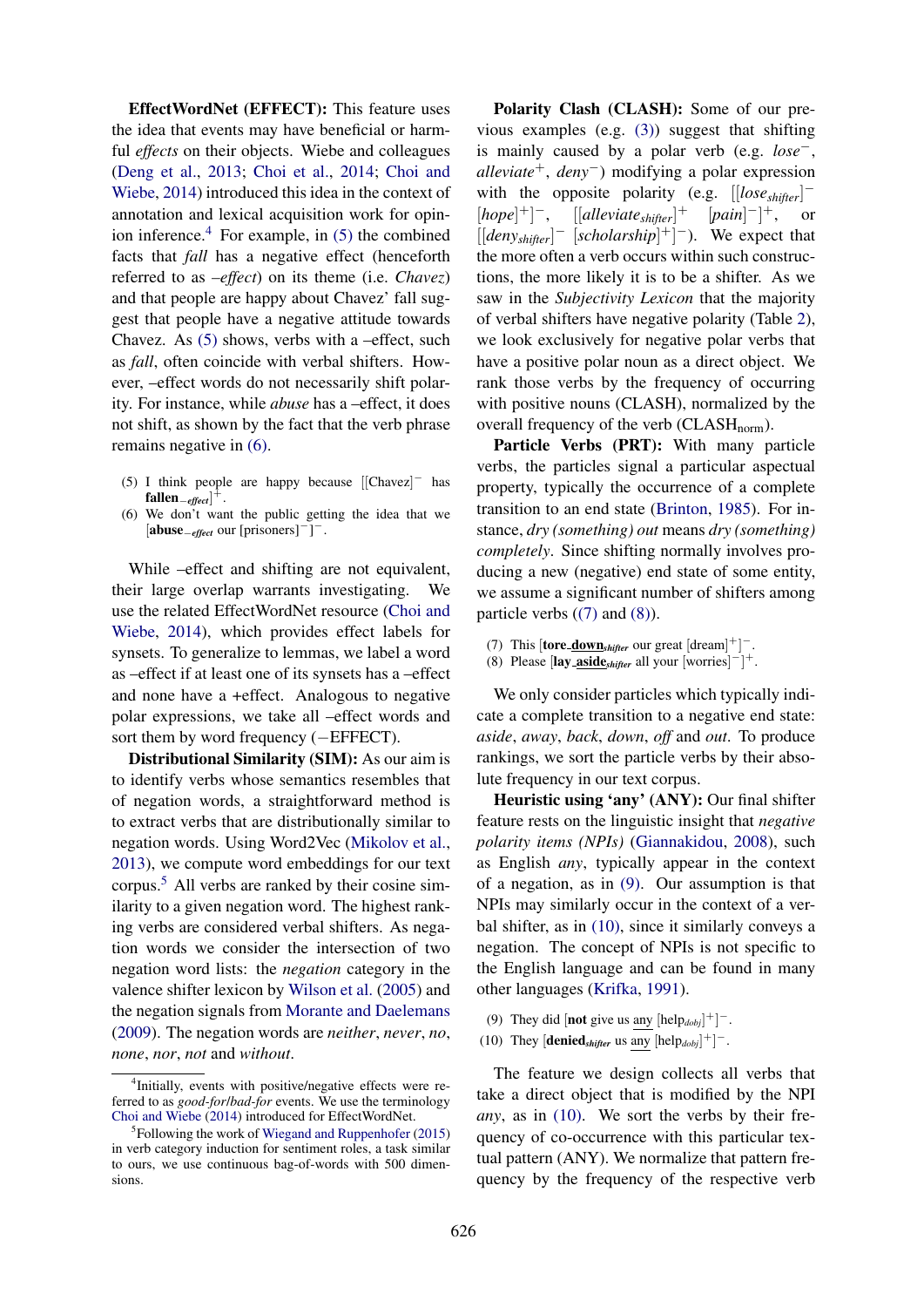$(ANY<sub>norm</sub>)$ . As a further constraint we demand that the direct object represents a polar expression  $(ANY_{norm+polar})$ . This constraint is fulfilled in  $(10)$ since *help* is a positive polar expression.

#### 3.2 Anti-Shifter Feature (ANTI)

We also introduce a feature for automatically retrieving verbs that – semantically speaking – are the exact opposite of what shifters convey. This is, therefore, a negative feature indicating the absence of a shifter. Our anti-shifter feature determines verbs co-occurring with a very small set of specific adverbials. Using the log-likelihood collocation measure of *Sketch Engine*<sup>6</sup> we select adverbials that showed attraction to verbs of creation on the one hand, and being repelled by verbs of destruction on the other. Verbs of creation are expected to be anti-shifters, since they typically entail a positive end state (i.e. something is created), while verbs of destruction typically entail a negative end state (i.e. something is destroyed) We identified four different adverbials: *exclusively*, *first*, *newly* and *specially*. Some typical examples are given in  $(11)$ – $(14)$ . In order to produce a ranking for this feature, we sort the anti-shifter candidate verbs according to their frequency of co-occurrence with either of the respective adverbs, normalized by the respective verb frequency (ANTI).

- (11) In winter, black bears exclusively live*antiShifter* on fish.
- (12) Full keyboards on cellphones were first introduced*antiShifter* in 1997.
- (13) These buildings have been newly constructed*antiShifter*.
- (14) They specially prepared*antiShifter* vegan dishes for me.

## 4 Generic Features

In addition to the task-specific features presented in §3 we examine some generic features derived from common lexical resources. Unlike the features in §3, the generic features do not produce a ranking. Therefore, we will only be able to evaluate them in the context of a supervised classifier.

WordNet (WN): WordNet is the largest English ontology. It is organized in synsets. However, we want to assign categories to words, rather than senses. Due to the lack of robust word-sense disambiguation, we represent a word as the union of synsets containing it.

A common way to harness WordNet for lexicon induction tasks in sentiment analysis is by using its glosses (Esuli and Sebastiani, 2005; Gyamfi et al.,

2009; Choi and Wiebe, 2014; Kang et al., 2014). We assume that the explanatory texts of glosses are similar among shifters. We treat glosses as a bag-of-words feature.

We also use WordNet to assign semantic types. Our intuition is that verbal shifters share the same semantic types. We consider two types of information that have been previously found effective for sentiment analysis in general, namely the hypernyms of verbs (Breck et al., 2007) and their supersenses (Flekova and Gurevych, 2016).

FrameNet (FN): FrameNet (Baker et al., 1998) is a semantic resource used for various sentiment related tasks, such as opinion holder and target extraction (Kim and Hovy, 2006), stance classification (Hasan and Ng, 2013) or opinion spam analysis (Kim et al., 2015). It provides over 1200 semantic frames that comprise words with similar semantic behavior. We use the framememberships of a verb as its features, expecting that verbal shifters are grouped in the same frames. For instance, the frame AVOIDING exclusively comprises verbal shifters (e.g. *desist*, *dodge*, *evade*, *shun*, *shirk* etc.).

The latest version of FrameNet (v1.6) covers only 31.4% of verbs from our gold standard. To extend coverage, we use the semantic-parser SemaFor (Das et al., 2010), which can infer frames for verbs missing from FrameNet (Das and Smith, 2011). For each missing verb, we have SemaFor label 100 sentences from our corpus and use the frame most frequently assigned. In our exploratory experiments with supervised classification, this expansion caused a significant increase of 6% in F-score (paired t-test,  $p < 0.05$ ).

# 5 Experiments

We will now experimentally evaluate the features introduced in §3 and §4. In §5.1 we analyse the high-precision potential of individual task-specific features (§3). In §5.2 we run a recall-oriented evaluation of our entire gold standard with classifiers using both task-specific and generic features. Using the best classifier from this evaluation, we bootstrap the remaining WordNet verbs into a larger list of shifters in §5.3. Finally, we evaluate the impact of verbal shifter knowledge on phrase-level sentiment analysis in §5.4.

<sup>6</sup> http://www.sketchengine.co.uk/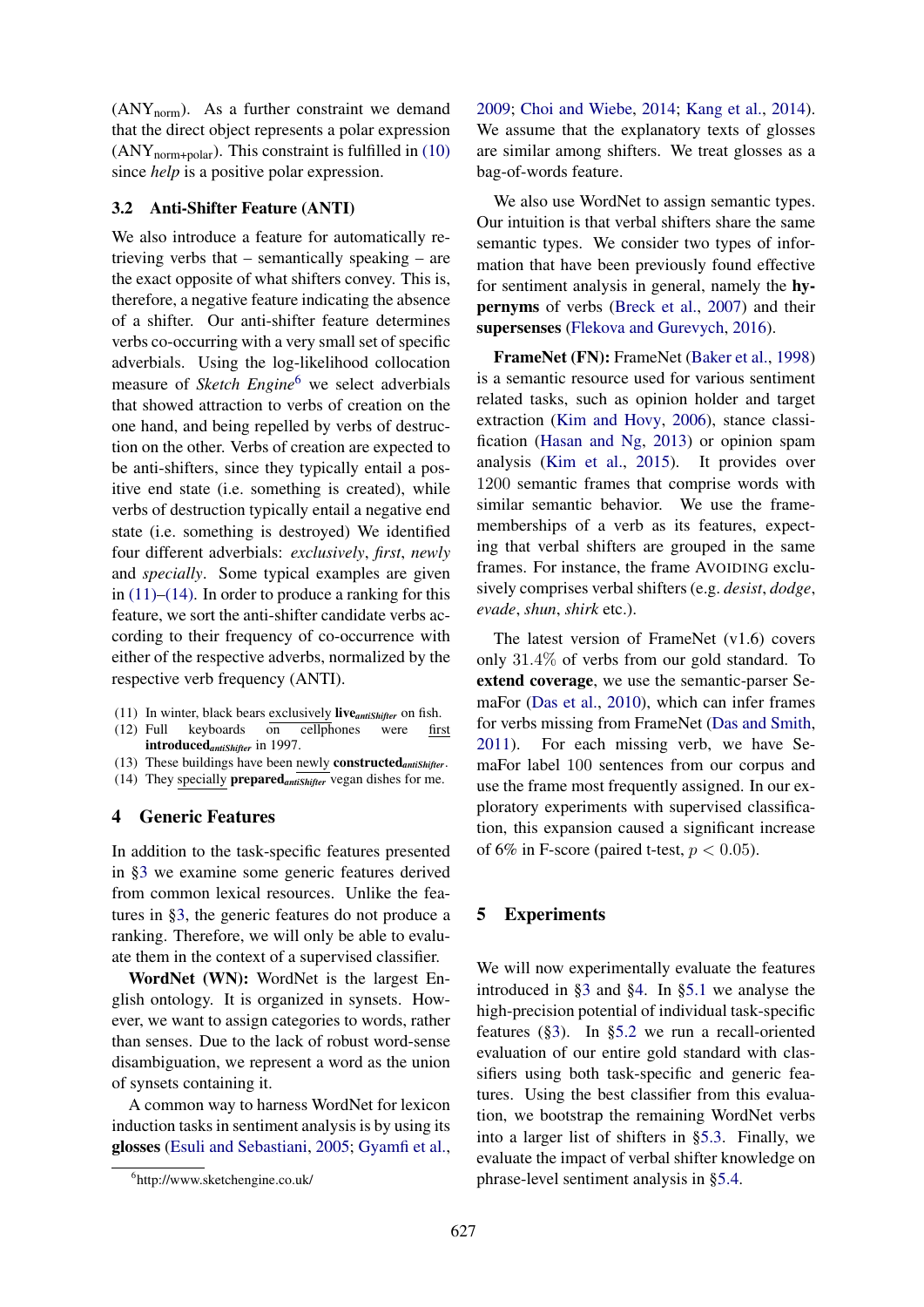|                                      |       | Prec@n |      |      |      |
|--------------------------------------|-------|--------|------|------|------|
| Feature                              | Retr. | 20     | 50   | 100  | 250  |
| FREO                                 | 2000  | 10.0   | 18.0 | 22.0 | 22.0 |
| <b>NEGATIVE</b>                      | 189   | 30.0   | 30.0 | 29.0 | N/A  |
| $-EFFECT$                            | 175   | 45.0   | 44.0 | 46.0 | N/A  |
| $\overline{\text{SIM}}_{\text{nor}}$ | 1901  | 15.0   | 24.0 | 16.0 | 18.4 |
| SIM <sub>neither</sub>               | 1901  | 20.0   | 18.0 | 18.0 | 21.6 |
| SIM <sub>none</sub>                  | 1901  | 25.0   | 24.0 | 22.0 | 21.6 |
| $SIM_{not}$                          | 1901  | 25.0   | 24.0 | 23.0 | 23.2 |
| SIM <sub>never</sub>                 | 1901  | 20.0   | 30.0 | 30.0 | 32.8 |
| $SIM_{no}$                           | 1901  | 35.0   | 28.0 | 36.0 | 28.8 |
| SIM <sub>without</sub>               | 1901  | 40.0   | 36.0 | 34.0 | 27.6 |
| $SIM_{centroid}$                     | 1901  | 45.0   | 30.0 | 29.0 | 27.6 |
| <b>CLASH</b>                         | 107   | 40.0   | 52.0 | 39.0 | N/A  |
| $CLASH_{norm}$                       | 107   | 45.0   | 46.0 | 37.0 | N/A  |
| <b>PRT</b>                           | 165   | 60.0   | 64.0 | 58.0 | N/A  |
| ĀNY                                  | 539   | 30.0   | 28.0 | 29.0 | 34.0 |
| $ANY$ <sub>norm</sub>                | 539   | 65.0   | 60.0 | 53.0 | 38.8 |
| $\mathrm{ANY}_{norm+polar}$          | 272   | 75.0   | 66.0 | 62.0 | 41.2 |
| $ANY$ norm+polar+pageR               | 1901  | 80.0   | 70.0 | 63.0 | 45.2 |

Table 3: Analysis of shifter features (§3.1).

|                 |                  | Prec@n |      |      |            |
|-----------------|------------------|--------|------|------|------------|
| Feature         | <b>Retrieved</b> | 20     | 50   | 100  | <b>250</b> |
| <b>FREO</b>     | 2000             | 90.0   | 82.0 | 78.0 | 78.0       |
| <b>POSITIVE</b> | 73               | 90.0   | 94.0 | N/A  | N/A        |
| $+$ EFFECT      | 95               | 90.0   | 92.0 | N/A  | N/A        |
| ANTI            | 725              | 95.0   | 96.0 | 93.0 | 87.4       |

Table 4: Analysis of anti-shifter feature (§3.2).

#### 5.1 Analysis of Task-Specific Features

In Table 3 we analyze how useful the task-specific shifter features from §3.1 are as high-precision candidate lists. Each feature produces a ranking, which we evaluate in terms of precision at a certain rank (*Prec@n*). We also state the number of retrieved verbs. Embedding-based methods (e.g. SIM) could theoretically rank all verbs. However, the default configuration of Word2Vec discards every word which occurs less than 5 times, which is why only 1901 verbs are retrieved.

Table 3 shows that filtering verbs by effect (−EFFECT) brings improvements over the FREQ and NEGATIVE baselines. Regarding distributional similarity to negation words (SIM), most negation words perform no better than the baselines. The only notable exception is *without*, which provides gains at high ranks. We also examined a combination of all negation words by merging them in a centroid vector  $(SIM_{centroid})$  but got mixed results. Polarity clashes (CLASH) show good performance. Particles (PRT) are the second best feature while ANY is the best feature. Normalization and polarity restriction are effective.

We try to further improve the best ranking

| <b>Classifier</b>                                          | Acc               | Prec                                                                                                                                                                                                                                     | Rec         | F1           |
|------------------------------------------------------------|-------------------|------------------------------------------------------------------------------------------------------------------------------------------------------------------------------------------------------------------------------------------|-------------|--------------|
| <b>Baseline</b> <sub>majority</sub>                        | 84.8              | 42.4                                                                                                                                                                                                                                     | 50.0        | 45.9         |
| <b>KNN</b> <sub>noAntiShifter</sub>                        | $67.6*$           | 54.9                                                                                                                                                                                                                                     | 56.4        | $55.6*$      |
| kNN                                                        | $71.5*$           | 58.3                                                                                                                                                                                                                                     | 59.6        | 58.9*        |
| $LP$ noAntiShifter                                         | $79.1*$           | 63.0                                                                                                                                                                                                                                     | 56.6        | $59.6*$      |
| LP                                                         | $80.7*$           | 68.6                                                                                                                                                                                                                                     | 56.7        | $62.0*$      |
| $\overline{SVM}_{task\text{-}spec. \text{ features (§3)}}$ | $79.9*$           | 65.5                                                                                                                                                                                                                                     | 69.7        | $67.5*$      |
| $\text{SVM}_{\text{generic features (§4)}}$                | $89.0*$           | 79.6                                                                                                                                                                                                                                     | 74.4        | $76.9*$      |
| $\text{SVM}_{\text{all features}}$<br>.<br>$\sim$          | $89.7*$<br>$\sim$ | 80.7<br>$\cdots$ . The contract of the contract of the contract of the contract of the contract of the contract of the contract of the contract of the contract of the contract of the contract of the contract of the contract of the c | 77.6<br>. . | $79.1*$<br>. |

\*: better than previous feature (paired t-test with  $p < 0.05$ )

Table 5: Evaluation of classification (§5.2) on the 2000 verbs from gold standard (Table 1).

 $(i.e. ANY<sub>norm+polar</sub>)$  by applying **personalized** PageRank (Haveliwala, 2002; Agirre and Soroa, 2009). In traditional *PageRank* a ranking of nodes in a graph is produced where the highest ranked nodes are the ones most highly connected. In *personalized PageRank* prior information is added. A biased graph is constructed in which attention is drawn towards particular regions of interest (i.e. sets of nodes). This is achieved by assigning specific re-entrance weights to the individual nodes.<sup>7</sup> In our case, we build a word-similarity graph where our verbs are nodes and edges encode similarities between them. The similarities are computed in the same fashion as our distributional similarity features (SIM) (§3). As prior information, we set the nodes representing the verbs returned by ANYnorm+polar with a uniform re-entrance weight probability while all other nodes receive a weight of 0. We consider a standard setting of  $\alpha = 0.1$ (Manning et al., 2008, ch. 21.2). The resulting ranking indeed improves performance.

In Table 4 we analyze our anti-shifter feature (§3.2). As baseline we again consider all verbs ranked by frequency (FREQ). Complementary to NEGATIVE and −EFFECT from Table 3, we consider positive polar expressions (POSITIVE) and +effects (+EFFECT). Our anti-shifter feature (ANTI) clearly outperforms the other approaches.

#### 5.2 Classifier Evaluation

In preparation to our bootstrapping task, we perform a recall-oriented evaluation to consider the classification of *all* verbs from our gold standard as opposed to the n-best rankings used in §5.1. We consider two types of classifiers (as well as a simple majority-class baseline): graph-based classifiers and supervised classifiers. As graph-based

 $7A$  non-uniform distribution causes some preferred nodes of interest to be visited more often during the random walk.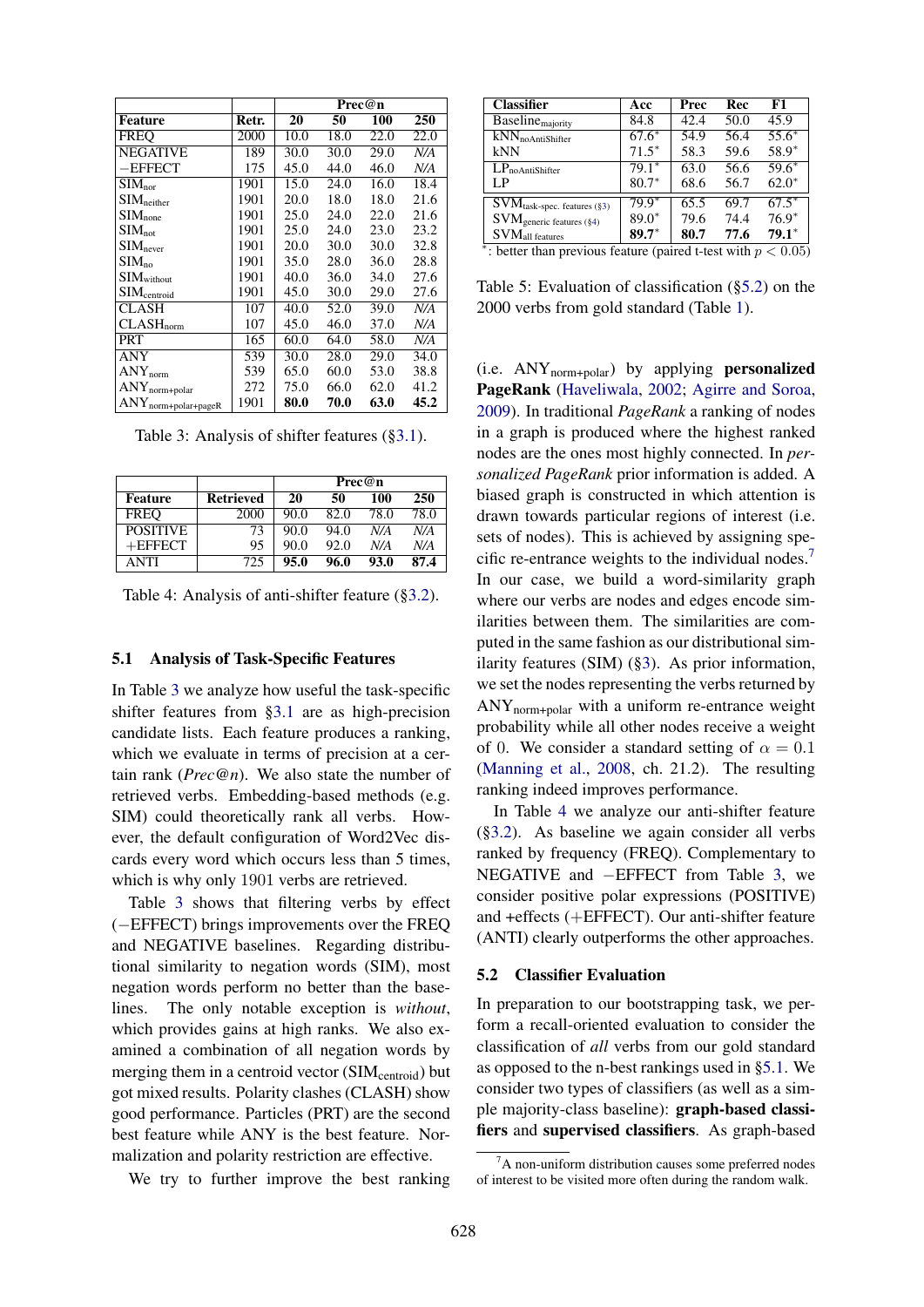| $ Conf$ . Rank $ 1-250$                                                      |  | 251-500 | 501-750 | $751 - 1043^{\dagger}$ |  |
|------------------------------------------------------------------------------|--|---------|---------|------------------------|--|
| $Precision \qquad 92.8$                                                      |  | 73.2    | 62.4    | 33.2                   |  |
| <sup>†</sup> : final interval covers all remaining predicted <i>shifters</i> |  |         |         |                        |  |

Table 6: Classification of WordNet verbs that were *not* part of gold standard (§2); verbs are ranked by confidence-score of classifier and evaluated at intervals by precision of *shifter* label.

classifiers, we use one based on label propagation (LP), as well as a k-nearest neighbor classifier (kNN). LP and kNN do *not* employ any manually labeled training data. We use seeds produced by our best task-specific features (§3.1 and §3.2). Then labels are propagated with the help of a word-similarity graph. We use the graph we already employed for our PageRank experiments in §5.1. As shifter seeds we use the top 250 items from  $ANY_{norm+polar+pageR}$ . We use twice as many seeds for anti-shifters<sup>8</sup> (using ANTI from §3.2) to reflect the general bias towards non-shifter verbs (Table 1). In order to examine whether anti-shifters are actually necessary to get negative seeds of sufficient quality, we also run an alternative setting (*noAntiShifter*) in which the same number of negative seeds is simply extracted from the ranking of frequent verbs. The reasoning behind this is that the proportion of frequent verbs not being shifters is already fairly high, as shown by FREQ in Table 4. For LP, we considered the Adsorption label propagation algorithm as implemented in junto (Talukdar et al., 2008). For kNN, we set  $k = 10$ .

Apart from the graph-based classifiers, we also consider a supervised classifier, namely Support Vector Machines (SVM) as implemented in  $SVM<sup>light</sup>$  (Joachims, 1999). This classifier uses manually labeled training data, but, unlike LP and kNN, we may combine arbitrary feature sets. We perform 10-fold cross validation and report on accuracy and macro-average precision, recall and Fscore. For the task-specific features (§3) we use their most complex configurations from Table 3 (e.g.  $SIM_{centroid}$  rather than  $SIM_{nor}$  or  $SIM_{without}$ ).

Table 5 shows that among the graph-based classifiers, LP is notably better than kNN. Both classifiers benefit from anti-shifter seeds. Supervised classification outperforms graph-based classification, so using labeled training data is beneficial.



Figure 1: Learning curve on gold standard.

It also means that the *full* set of task-specific shifter features  $(\S 3.1)$  is more effective than just the strongest feature (which is used as seeds for graph-based classification). While the generic features outperform the task-specific features (in supervised classification), combining them results in another significant improvement, demonstrating the importance of the task-specific features.

Figure 1 displays the learning curve of the major feature sets using SVM. While the taskspecific features on their own are always worse than the generic features, a classifier combining those feature groups always outperforms the classifier solely trained on the generic features. This improvement is particularly large when few labeled training data are available, which is a typical setting for lexicon bootstrapping tasks. Figure 1 also shows that the SVM classifier has reached roughly the point of saturation when using all features and the maximal amount of labeled training data. This amount should be sufficient for bootstrapping our gold standard lexicon on further unlabeled verbs (as will be shown in §5.3).

#### 5.3 Bootstrapping the Lexicon

We now bootstrap a larger list of shifters from the remaining unlabeled 8581 WordNet verbs not included in our gold standard (§2). On this verb set we run an SVM trained on the gold standard (2000 verbs) with the best performing feature set (Table 5). The classifier predicts 1043 verbs as shifters. The remaining 7538 instances predicted as non-shifters will not be considered further. As our classifier reached a precision of 93.1% on nonshifters on our gold standard data, we are confident that the predicted non-shifters include few actual shifters. As our precision for shifters is lower, i.e.

 ${}^{8}$ This value is a first estimate and could be improved by fine tuning on a development set.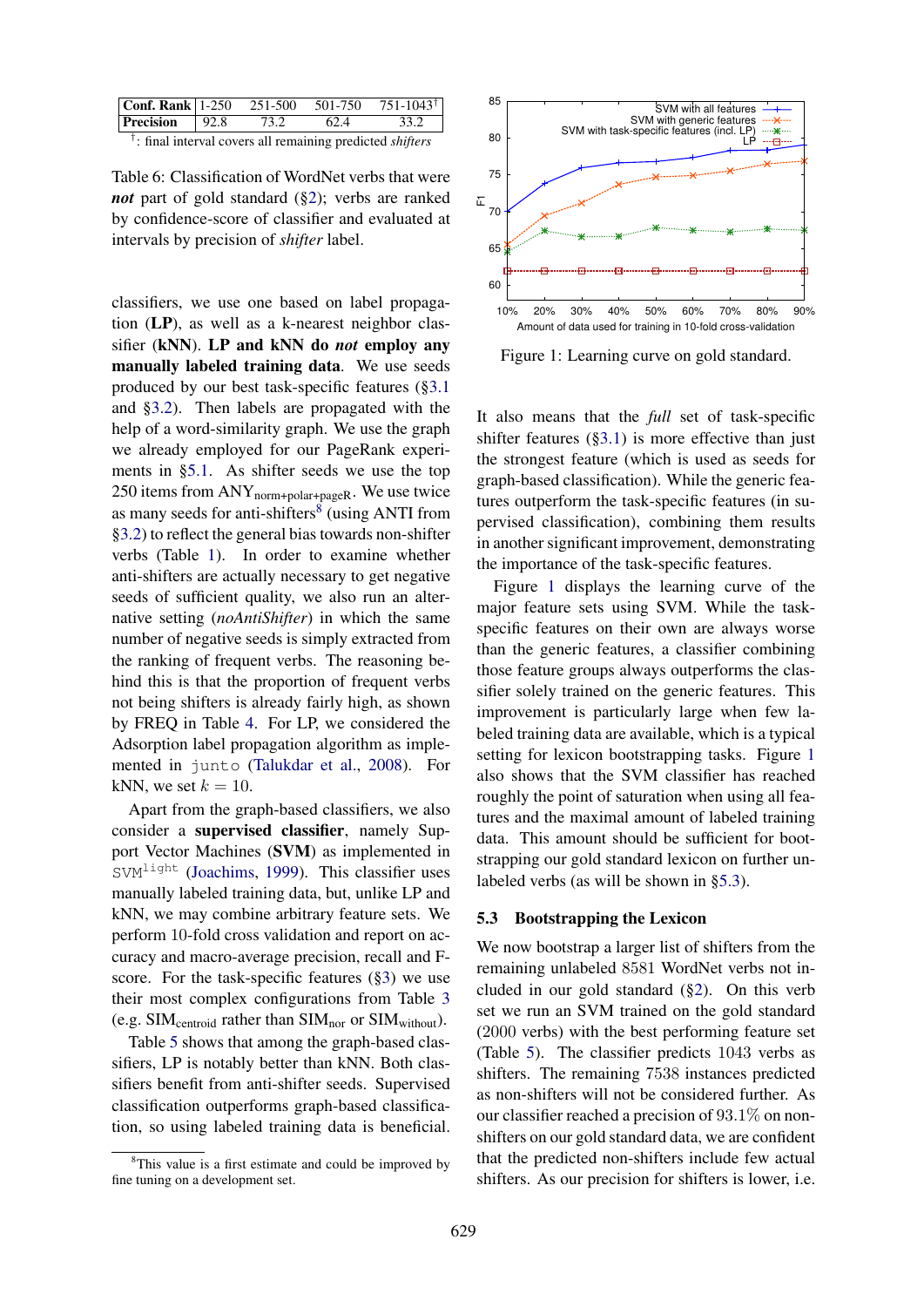| <b>Information Example</b> |                                     | Label    |
|----------------------------|-------------------------------------|----------|
| <b>Sentence</b>            | Norah Jones' smooth voice           |          |
|                            | could soothe any savage beast.      |          |
| <b>Verb</b>                | soothe                              |          |
| <b>Polar Noun</b>          | beast                               | negative |
|                            | Verb Phrase soothe any savage beast | positive |

Table 7: Annotation example for the contextual sentiment analysis task. The polarities of the polar noun and the verb phrase are annotated based on context given by the sentence.

68.3%, we manually check the predicted shifter instances. Using our classifier to pre-filter the data (Choi and Wiebe, 2014) reduced the amount to be annotated by 87.8% from 8581 to just 1043 instances. This is an enormous reduction in annotation effort. Table 6 shows the precision on different intervals ranked by confidence score of the SVM on the predicted 1043 shifters. Since the top 250 instances reach a very high precision, with hindsight, a manual annotation of at least these instances would not even have been necessary either.

Among the 1043 predicted shifters, manual annotation confirmed 676 actual shifters. In total we produced a novel list of 980 shifters (304 gold standard + 676 bootstrapping) in this paper *(all included in our public dataset (see footnote 2))*.

#### 5.4 Impact on Sentiment Analysis

We now investigate whether knowledge of verbal shifters can be useful for the identification of contextual phrase-level sentiment. Apart from being an intermediate step in compositional sentencelevel classification, phrase-level classification is also independently needed for applications such as knowledge base population (Mitchell, 2013), question answering (Dang, 2009) and summarization (Stoyanov and Cardie, 2011). For that reason and because we specifically study compositionality between verbs and their object, we exclusively consider polarity classification for verb phrases.

The experiment is treated as a binary classification task, where the polarity of a noun has either shifted in the context of a verb phrase (VP) or not. For example in (15), the VP *lack her usual passion* contains the positive polarity noun *passion* which is shifted by *lack*.

We compiled sentences from our text corpus (*Amazon Product Review Data*, §2) that contain

| <b>Shifting Label</b> | Noun Polarity $\Rightarrow$ VP Polarity |                                  |                             |  |
|-----------------------|-----------------------------------------|----------------------------------|-----------------------------|--|
| shifted               | $+ \Rightarrow -$                       | $-\Rightarrow +$ $\Rightarrow +$ |                             |  |
|                       | $+ \Rightarrow \sim$                    | $-\Rightarrow \sim$              | $\sim$ $\Rightarrow$ $-$    |  |
| not shifted           | $+ \Rightarrow +$                       | $- \Rightarrow -$                | $\sim$ $\Rightarrow$ $\sim$ |  |

Table 8: How the shifting label is derived from the polarities of the polar noun and the verb phrase (positive  $(+)$ ; negative  $(-)$ ; neutral  $(\sim)$ ).

|                 | <b>Classifier</b>    | Acc  | Prec | Rec  | F1   |
|-----------------|----------------------|------|------|------|------|
| <b>Baseline</b> | Majority             | 79.9 | 39.9 | 50.0 | 44.4 |
|                 | <b>RNTN</b>          | 59.0 | 50.8 | 51.2 | 51.0 |
|                 | $LEX$ <sub>I P</sub> | 84.3 | 77.7 | 67.4 | 72.2 |
| <b>Proposed</b> | $LEX_{SVM}$          | 87.1 | 80.0 | 79.4 | 79.7 |
|                 | $LEX_{gold}$         | 90.8 | 88.9 | 812  | 84.8 |

Table 9: Evaluation of polarity classification.

a VP headed by a verb that has a polar noun<sup>9</sup> as a dependent. We annotated 400 randomly sampled sentences in which the verb is a verbal shifter. We then annotated 2231 sentences with non-shifters to match the ratio of shifters and non-shifters in the gold standard (Table 1) *(see footnote 2)*.

To cover a variety of different verbs, rather than just the most frequent ones, each verbal shifter occurs only once. For each sentence, an annotator labeled the polarity of the polar noun and the polarity of the VP as either *positive*, *negative* or *neutral*. The annotator was also given the full sentence to establish context and the verb that is the head of the VP to avoid misunderstandings. Table 7 shows an example of the information provided, as well as the annotator's decision to label *beast* as negative and *soothe any savage beast* as positive.

Depending on whether the VP and its dependent noun have the same polarity or not, the polarity is considered to have *shifted* or *not shifted*, as detailed in Table 8. These are the class labels onto which the output of the systems (and the annotation) will be mapped. The quantitative evaluation happens on these labels. There is currently no consensus as to how shifting is to be modeled in terms of resulting polarities. For example, the shifting of *excellent* in (16) could either be interpreted as the resulting phrase *wasn't excellent* carrying negative or neutral polarity. The first interpretation simply flips the polarity (Choi and Cardie, 2008), while the second interpretation is driven by the fact that the negation of *excellent* is not synonymous with its antonym *atrocious* (Taboada et al., 2011; Kiritchenko and Mohammad, 2016). The polar in-

<sup>(15)</sup> The book seemed to [lack<sub>V</sub> [her usual **passion**<sup>+</sup><sub>NP</sub>]<sub>VP</sub>.

<sup>9</sup>Noun polarity is provided by the *Subjectivity Lexicon*.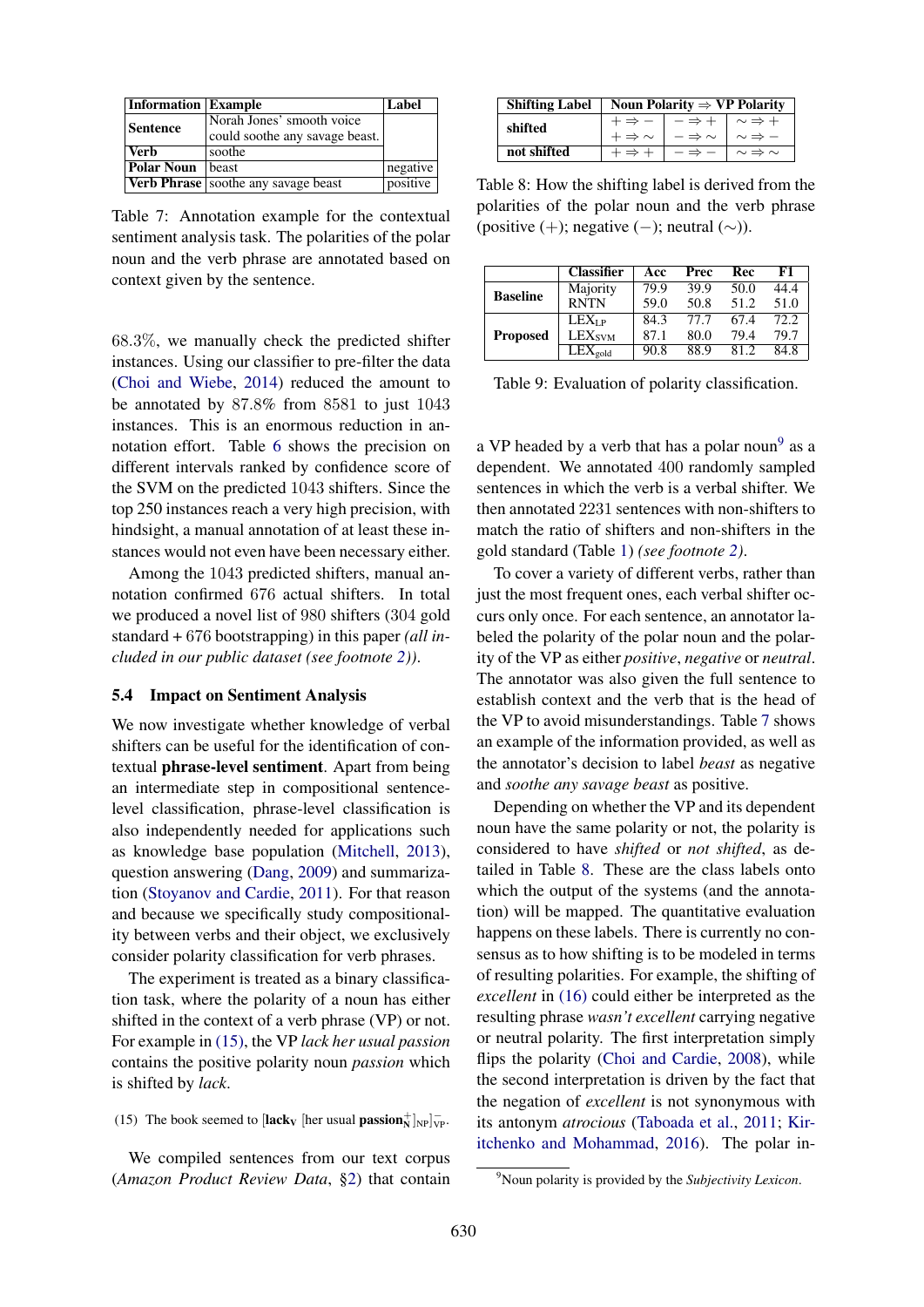tensity of *wasn't excellent* is certainly weaker than that of *atrocious* but it is a matter of interpretation whether to classify it as negative or neutral. To accommodate both legitimate interpretations, we count either of these behaviors as shifting (Table 8). We do this since our evaluation is concerned with whether shifting occurs, not with the exact polarities (or polar intensities) involved. Our own approach does not profit from this, as it is based on the knowledge of shifters, not polarities.

(16) Let's say, the movie  $[\text{wasn't } [\text{excellent}]^+]^{-/\sim}$ .

As baselines, we consider a majority class classifier (Majority) and the Recursive Neural Tensor Network tagger (RNTN) by Socher et al. (2013), which is considered the state-of-the-art for handling negation on the phrase level. RNTN is a compositional sentence-level polarity classifier providing polarity values for each tree node in the constituency parse of a sentence. This output allows us to extract polarity predictions for VPs and polar nouns in our data. Apart from achieving best performance on polarity classification datasets, a major highlight of RNTN is its capability of learning shifting directly from labeled training data without explicit knowledge of shifters and shifting rules. However, RNTN depends on manually labeled training data, i.e. sentences in which each node of the parse tree is labeled with polarity information. Such fine-grained manual annotation is currently only provided by the *Stanford Sentiment Treebank (SST)* (Socher et al., 2013). Resources like SST are not suitable for either training or testing a polarity classifier with respect to verbal shifters, since they do not contain each shifter with sufficient frequency. For example, SST contains instances for 16.9% of our verbal shifters, with less than half of these occurring more than once. We expect that RNTN, which has been trained on SST, may only be able to model shifting caused by frequently occurring negation words, but, unlike our own approach, will fail to account for shifting involving any but the most frequent verbal shifters.

Our own approach (LEX) is based on inferring the polarity of each VP from the polarity of the noun and whether the verb is a shifter. A VP with a shifter has a polarity moving to the opposite of the noun, a VP without shifter has the same polarity. We evaluate the shifter lexicons generated by our best graph-based classifier  $(LEX_{LP})$  and best supervised classifier (LEX<sub>SVM</sub>) from §5.2. Our human annotated list of 980 shifters (§5.3) establishes an upper bound  $(LEX_{gold})$ .

Results in Table 9 show that all lexicons exceed the baselines. Even automatically induced shifter lexicons clearly outperform the prediction of existing sentiment analysis systems. Errors in LEX*gold* are mostly due to verbs that exhibit shifter behavior in some of their word senses, but not the one present in the phrase. In (17) *bring down* means *remove* and causes shifting, but in (18) its meaning of *inflict* does not cause shifting. The high scores produced by LEX*gold* also suggest that working on the lemma level instead of the sense level only means a moderate loss in performance.

(17) The revolution [[**brought down**]<sub>V</sub> the **tyrant**<sub>N</sub><sup>-</sup>]<sub>VP</sub>. (18) She [[**brought down**]<sub>V</sub> a curse<sub>N</sub> $\vert_{VP}^{-}$  on the village.

#### 6 Related Work

Negation modeling is a central research issue in sentiment analysis, but only few works consider more than typical negation words. We refer the reader to the survey of Wiegand et al. (2010) for more information on negation modeling.

Approaches to learning negation from labeled corpora have been examined in the review domain (Ikeda et al., 2008; Kessler and Schütze, 2012; Socher et al., 2013; Yu et al., 2016), the biomedical domain (Huang and Lowe, 2007; Morante and Daelemans, 2009; Zou et al., 2013) and across domains (Fancellu et al., 2016). However, as outlined in §1, due to their small size the labeled datasets include few different verbal shifters. Moreover, these works mostly focus on scope detection rather than the identification of shifters.

The work most closely related to ours is Danescu-Niculescu-Mizil et al. (2009) who propose using NPIs for shifter extraction.<sup>10</sup> However, our work substantially extends that previous work. We show how the usage of NPIs can be further refined to improve the recognition of shifters (i.e. require the direct object to be a polar noun and subsequently apply PageRank). Moreover, we successfully combine this information with other features. Unlike Danescu-Niculescu-Mizil et al. (2009), we also carry out a recall-oriented evaluation and examine the impact of explicit knowledge of verbal shifters on contextual sentiment analysis.

<sup>10</sup>*Shifters* are referred to as *downward entailing operators*.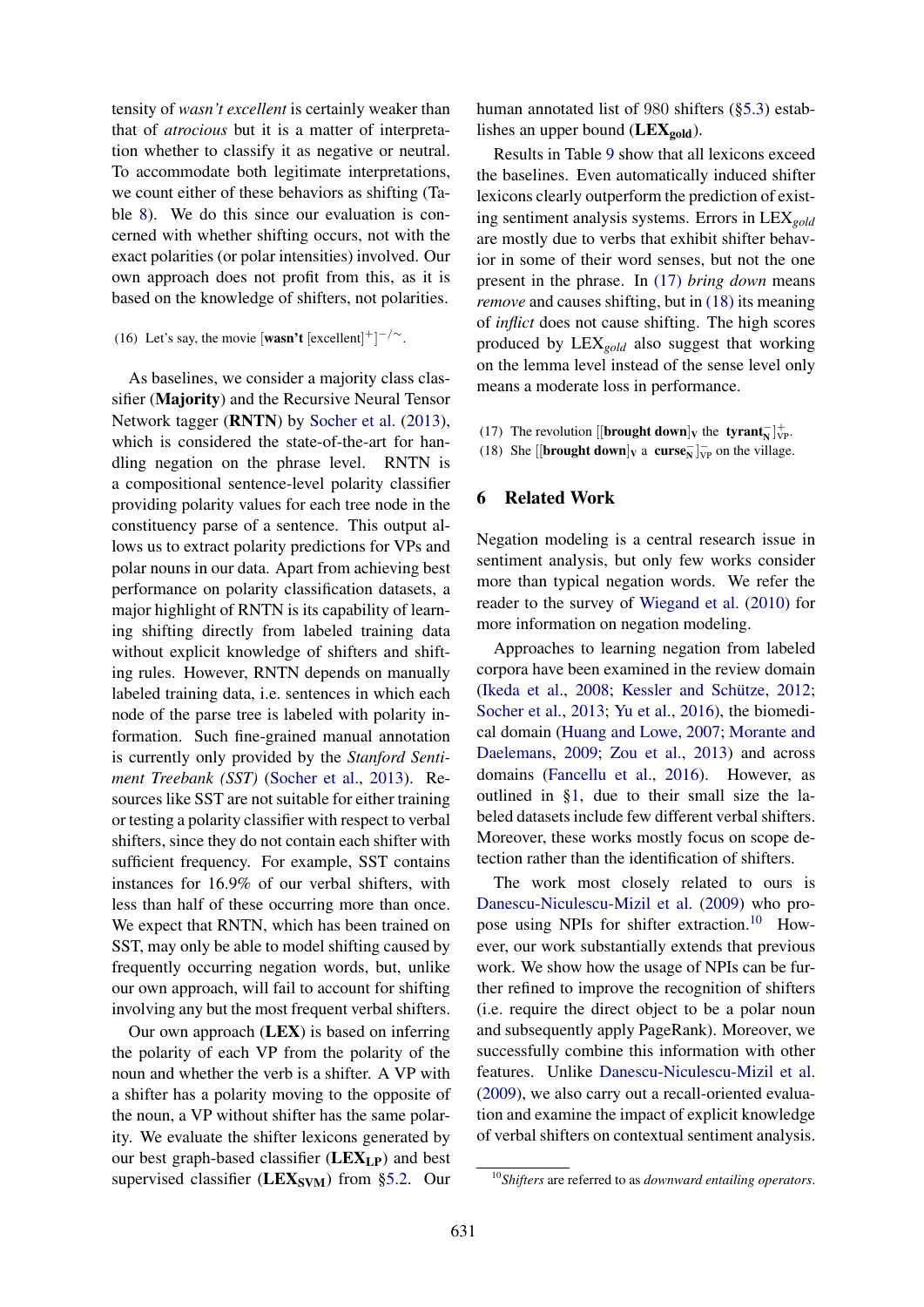## 7 Conclusion

We took a major step toward producing a comprehensive lexicon of polarity shifters by bootstrapping a large list of verbal polarity shifters. Using a sample of 2000 manually annotated verbs extracted from WordNet, we built a supervised classifier to classify the remaining WordNet verbs. This reduced the number of verbs to be annotated manually by a large amount. We examined a variety of linguistic features and found that in addition to features derived from WordNet and FrameNet, the co-occurrence of the negative polarity item *any* with verbal shifters is particularly effective. We also showed that automatically learned knowledge of shifters improves the prediction of phrase-level sentiment.

Our approach should be largely transferable to other languages. This also applies to the features based on particular constructions such as the NPI *any*. The German NPI *jeglich*, Catalan *cap*, Japanese *dono mo* etc. can be expected to exhibit a very similar behavior (cf. Haspelmath (1997)).

Our goal is to build a complete lexicon of polarity shifters; to this end, future work will aim to add nouns and adjectives to our shifter lexicon.

## Acknowledgements

The authors would like to thank Stephanie Köser for annotating the verb lexicon presented in this paper. For proofreading the paper, the authors would also like to thank Anna Schmidt, Meaghan Fowlie, Annemarie Friedrich, Andrea Fischer, David M. Howcroft, Clayton Greenberg, Ines Rehbein and Katja Markert. The authors were partially supported by the German Research Foundation (DFG) under grants RU 1873/2-1 and WI 4204/2-1.

## References

- E. Agirre and A. Soroa. 2009. Personalizing PageRank for Word Sense Disambiguation. In *Proceedings of EACL*.
- C. F. Baker, C. J. Fillmore, and J. B. Lowe. 1998. The Berkeley FrameNet Project. In *Proceedings of COLING/ACL*.
- E. Breck, Y. Choi, and C. Cardie. 2007. Identifying Expressions of Opinion in Context. In *Proceedings of IJCAI*.
- L. Brinton. 1985. Verb Particles in English: Aspect or Aktionsart. *Studia Linguistica*, 39:157–68.
- Dangi Chen and Christopher D Manning. 2014. A Fast and Accurate Dependency Parser using Neural Networks. In *Proceedings of EMNLP*.
- Y. Choi and C. Cardie. 2008. Learning with Compositional Semantics as Structural Inference for Subsentential Sentiment Analysis. In *Proceedings of EMNLP*.
- Y. Choi, L. Deng, and J. Wiebe. 2014. Lexical Acquisition for Opinion Inference: A Sense-Level Lexicon of Benefactive and Malefactive Events. In *Proceedings of WASSA*.
- Y. Choi and J. Wiebe. 2014. +/-EffectWordNet: Senselevel Lexicon Acquisition for Opinion Inference. In *Proceedings of EMNLP*.
- C. Danescu-Niculescu-Mizil, L. Lee, and R. Ducott. 2009. Without a 'doubt'? Unsupervised Discovery of Downward-Entailing Operators. In *Proceedings of HLT/NAACL*.
- H. T. Dang. 2009. Overview of the TAC 2008 Opinion Question Answering and Summarization Tasks. In *Proceedings of TAC*.
- D. Das, N. Schneider, D. Chen, and N. A. Smith. 2010. Probabilistic Frame-Semantic Parsing. In *Proceedings of HLT/NAACL*.
- D. Das and N. A. Smith. 2011. Semi-Supervised Frame-Semantic Parsing for Unknown Predicates. In *Proceedings of ACL*.
- L. Deng, Y. Choi, and J. Wiebe. 2013. Benefactive/Malefactive Event and Writer Attitude Annotation. In *Proceedings of ACL*.
- A. Esuli and F. Sebastiani. 2005. Determining the Semantic Orientation of Terms through Gloss Classification. In *Proceedings of CIKM*.
- F. Fancellu, A. Lopez, and B. Webber. 2016. Neural Networks for Negation Scope Detection. In *Proceedings of ACL*.
- L. Flekova and I. Gurevych. 2016. Supersense Embeddings: A Unified Model for Supersense Interpretation, Prediction, Utilization. In *Proceedings of ACL*.
- A. Giannakidou. 2008. Negative and Positive Polarity Items: Licensing, Compositionality and Variation. In C. Maienborn, K. von Heusinger, and P. Portner, editors, *Semantics: An International Handbook of Natural Language Meaning*, pages 1660–1712. Mouton de Gruyter.
- Y. Gyamfi, J. Wiebe, R. Mihalcea, and C. Akkaya. 2009. Integrating Knowledge for Subjectivity Sense Labeling. In *Proceedings of HLT/NAACL*.
- S. Harabagiu, A. Hickl, and F. Lacatusu. 2006. Negation, Contrast and Contradiction in Text Processing. In *Proceedings of AAAI*.